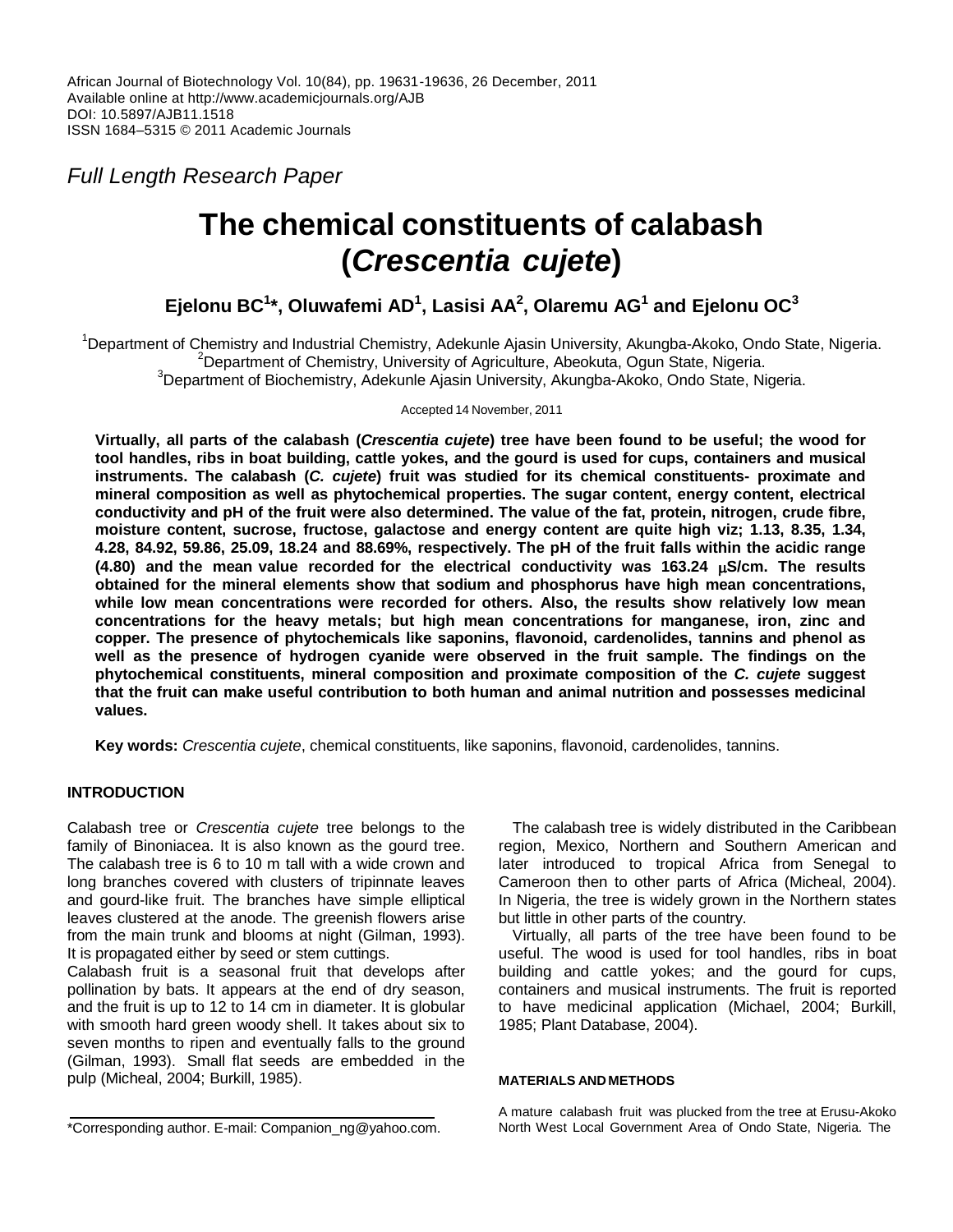| Table 1. Result for phytochemical screening |  |  |  |  |
|---------------------------------------------|--|--|--|--|
|---------------------------------------------|--|--|--|--|

| Phytochemical       | Test for phytochemical constituent                                                                        | <b>Observation</b>                      | <b>Inference</b> |
|---------------------|-----------------------------------------------------------------------------------------------------------|-----------------------------------------|------------------|
| Tannins and phenols | 10 ml of sample + distilled $H_2O$ + heat + filter + 1%<br>$F_eCl_3$                                      | Blue black coloration                   | Present          |
| Saponins            | 20 ml of sample + distilled $H_2O$ + heat                                                                 | Foaming which persisted<br>on warming   | Present          |
| Alkaloids           | 10 ml of Sample $+5$ ml Of 1% HCl $+$ heat $+$ filter $+$<br>picric acid solution                         | The resulting solution<br>became turbid | Present          |
| Flavonoid           | 10 ml of sample $+$ 10 ml ethyl acetate $+$ heat $+$ filter<br>$+$ 1 ml of NH <sub>3</sub>                | Yellow colour observed                  | Present          |
| Anthraguinone       | 10 ml of sample $+10$ ml of benzene $+$ filter $+50$ ml<br>of 10% NH <sub>3</sub>                         | Pink colouration was<br>observed        | Present          |
| Cardenolides        | 5 ml of sample + glacial acetic acid + filter + few<br>drop of $F_eCl_3 + 1$ ml of concentrated $H_2SO_4$ | Brown colour was<br>observed            | Present          |
| Phiobatannin        | 5 ml of sample + distilled water + filter + heat + 1 ml<br>of 1% HCI                                      | No red precipitate was<br>observed      | Absent           |

fresh fruit was cut open and pulp was scooped out. The flat seeds were carefully removed from the pulp, and the pulp was blended to obtain a homogeneous sample. The wet sample of the pulp was now ready for study.

The tannins, phenol, cardenolides, anthraquinone and phiobatannins were determined by the method described by Trease and Evans (1989). Alkaloids, flavonoids and saponins were determined by the method of Harborne (1973). The moisture content, protein, crude fibre and fat were determined by the method of James (1995). Sugar content of the fruit sample was estimated by the method described by Miller (1959). The composition of each sugar from the fruit extract was measured spectroscopically as reported by Leopold (1962). The mineral elements were determined from the fruit sample using atomic absorption spectrophotometer (AAS) (Huang et al., 1995). Hydrogen cyanide (HCN) was determined by the AOAC (1990) method.

## **RESULTS AND DISCUSSION**

### **Phytochemical constituents**

Summary of the results for the phytochemical constituent determination of *C. cujete* fruit is shown in Table 1. Phenol and tannins were present in the fruit sample. Phenol and phenolic compounds have been extensively used in disinfections and remain the standard with which other bactericides are compared in official test (Cater, 1979). This may explain why *C. cujete* was used as disinfectant and bactericides in emollient healing and in the treatment of burns (Micheal, 2004; Burkilli,1985; Plant Database, 2004; Morton, 1981). Tannins have astringent properties that hasten the healing of wound, prevent decay and have antimicrobial activity (Chukwuma et al., 2010). Tannins and their compounds are known to be responsible for preventing and treating urinary tract infections and other bacterial infections (Plants Database, 2004; Morton, 1981; Michael, 2004). The presence of tannins in the fruit therefore suggests that it may serve as a useful antibacterial agent.

Flavonoids found in *C. cujete* can act as anti-oxidants and protect the cells of the body from free radical damage; free radicals are reputed to damage cell and contribute to various health related problems (MacArthur, 1992). The presence of alkaloid was observed in the fruit sample. Alkaloids are very important in medicine because, some alkaloids have been used as basic medicinal agent for their analgesic, anti-spasmodic and bactericidal effects (Frantisek, 1998). Alkaloids in *C. cujete* may explain why it is been used as analgesics in the treatment of coughs and as anti-inflammatory agents (Plants Database, 2004; Morton, 1981; Michael, 2004; Burkill, 1985). Saponins were present in *C. cujete*. Saponins are known to serve as natural antibiotics and also boost energy (Lipkin, 1995). Saponins are also useful in reducing inflammation of the upper respiratory passage and also as foaming and emulsifying agent and detergents (Frantisek, 1998). Saponins in *C. cujete* may serve as anti-inflammatory agent and as antibiotics in treating diseases and ailments.

Cardenolide and anthraquinone were also present in the fruit sample. Cardenolides are cardiac stimulants, which suggests that it may be useful in treating some heart related diseases (Finar, 2000). Anthraquinone on the other hand is used as laxative (Muller-Lissner, 1993). The presence of anthraquinone in *C. cujete* may explain why it is used as laxative (Michael, 2004; Burkill, 1985, Plant Database, 2004; Morton, 1981). The presence of phiobatannins was not observed in the fruit sample. Phiobatannins are said to be useful in medicine, as they serve as precursors in the preparation of drugs (Soforowa, 1993).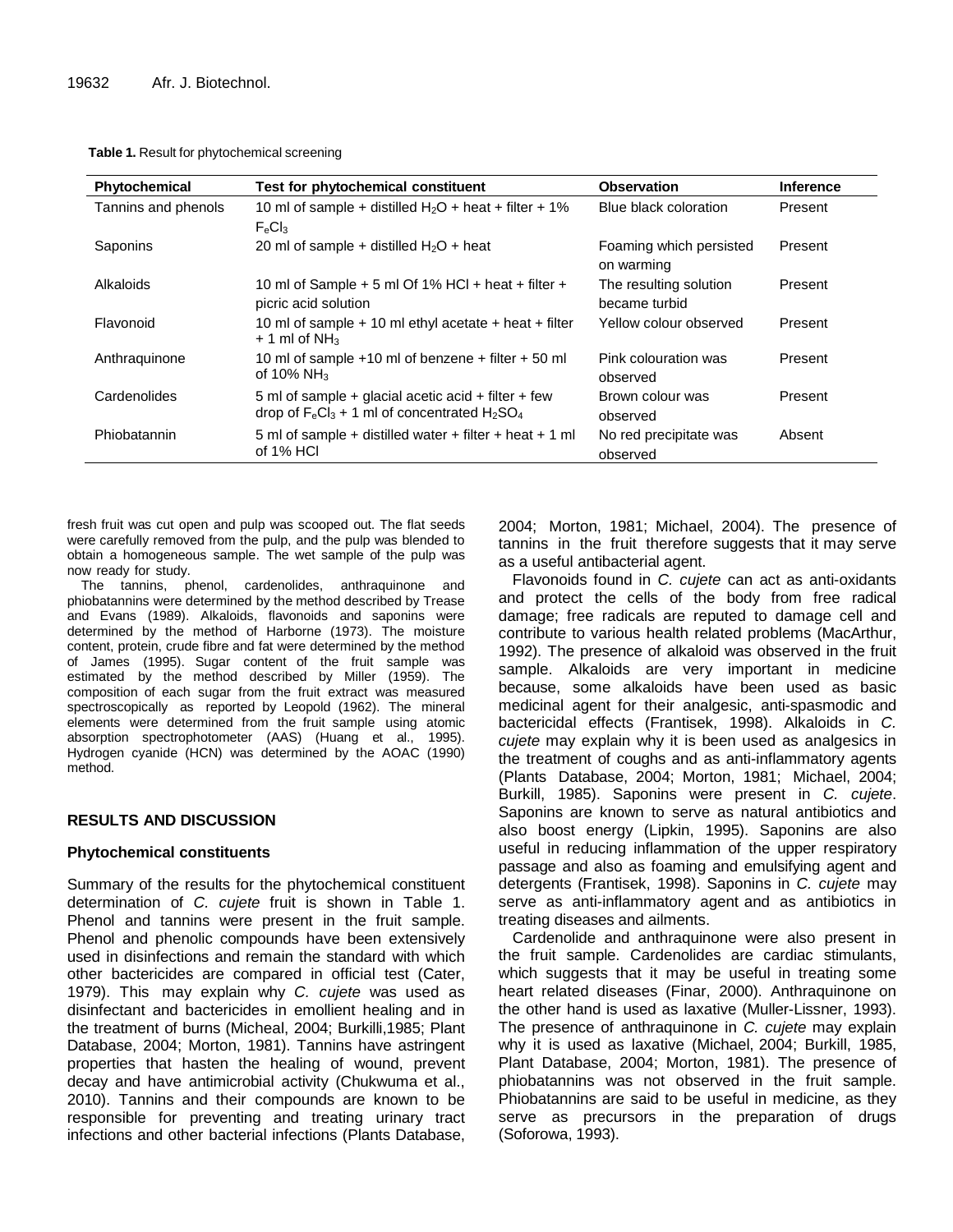| <b>Parameter</b>       | Value |
|------------------------|-------|
| Moisture content (%)   | 84.92 |
| Crude fibre (%)        | 4.29  |
| Crude protein (%)      | 8.38  |
| Crude fat (%)          | 1.13  |
| Crude carbohydrate (%) | 18.61 |

**Table 2.** Analytical data for proximate composition of *C. cujete* fruit.

**Table 3.** Mean values of the sugar content, pH, E.C. and energy of the *C. cujete* fruit.

| <b>Parameter</b>      | Value  |
|-----------------------|--------|
| Sucrose (%)           | 59.86  |
| Fructose (%)          | 25.09  |
| Galactose (%)         | 18.24  |
| pН                    | 4.80   |
| $E.C.$ ( $\mu S/cm$ ) | 163.24 |
| Energy (%)            | 88.69  |

## **Proximate composition, sugar content, pH, electrical conductivity and energy**

The results for the proximate composition, sugar content, pH, electrical conductivity and energy are given in Tables 2 and 3, respectively.

Generally, fruits are not good sources of fat. Low fat diets are said to reduce the level of cholesterol and obesity (Gordon and Kessel, 2002). The lipid value recorded for the fruit sample was 1.13% (Table 2). Therefore, the fruit can be recommended as part of weight-reducing diet, because of its low fat content. The mean value for the crude protein was 8.38% (Table 2); this is higher than the value reported for pineapple (0.4%), cashew and apple (0.7%) (Ogbuagu, 2008). Protein is vital for maintaining health, therefore the fruit could serve as a source of protein in human diet. The value recorded for the crude fibre of the fruit sample was 4.29% (Table 2). This value is averagely reasonable. A range of values between 0.1 and 6.8% has been reported for selected fruits (Osee, 1970). Crude fibre provide roughage that aids digestion (Eva, 1983). Thus, the value of crude fibre recorded for the fruits suggests that it can serve as a good source of crude fibre.

The moisture content data showed that the fruit has a high moisture content of 84.92%. The high moisture content of the fruit can serve the purpose of table water in human diet when consumed. However, high moisture content in fruits or foods is said to reduce the shelf life of such fruit or food (APO, 2006). The crude carbohydrate value was found to be 18.61% (Table 2). The fruit can be considered as a good source of crude carbohydrate. Carbohydrate supplies energy to cells such as brain, muscle and blood. They contribute to fat metabolism and spare proteins as an energy source and as mild natural laxative for humans and generally add to the bulk of the diet (Gordon, 2000). A diet that does not contain carbohydrate can lead to muscle break down, ketosis and dehydration, which can be prevented by 100 g of carbohydrate per day (Australian Research Institute, 1990).

Table 3 shows the mean values for the sugar content of *C. cujete*. The three sugars isolated include sucrose, fructose and galactose. The mean value of sucrose recorded for the sample was 59.86%, which is higher than that reported for *Eugenia jambosa* fruit (20.12%) (Noomrio and Dahot, 1996). The high sucrose content of the fruit makes it a good source of ethanol production via fermentation (Osei, 2001). The mean value of fructose of 25.09% was recorded, for the fruit. This may explain why it is used in treating diabetes (Plant Database, 2004; Morton,1981). Also, the mean value of fructose; 25.09% in *C. cujete* was found to be higher in comparison with 12.23% in *E. jambosa* fruit (Noomrio and Dahot, 1996). The mean value recorded for galactose was 18.24%. Galactose is said to combine with glucose to form lactose, the sugar of milk, produced in large quantities in the mammary gland of lactating animals (McDonald, 1982). The amount of galactose present in the fruit suggests that the fruit can serve as a source of galactose in lactating animal's diet. Similarly, the mean value of galactose in *C. cujete* was high when compared with that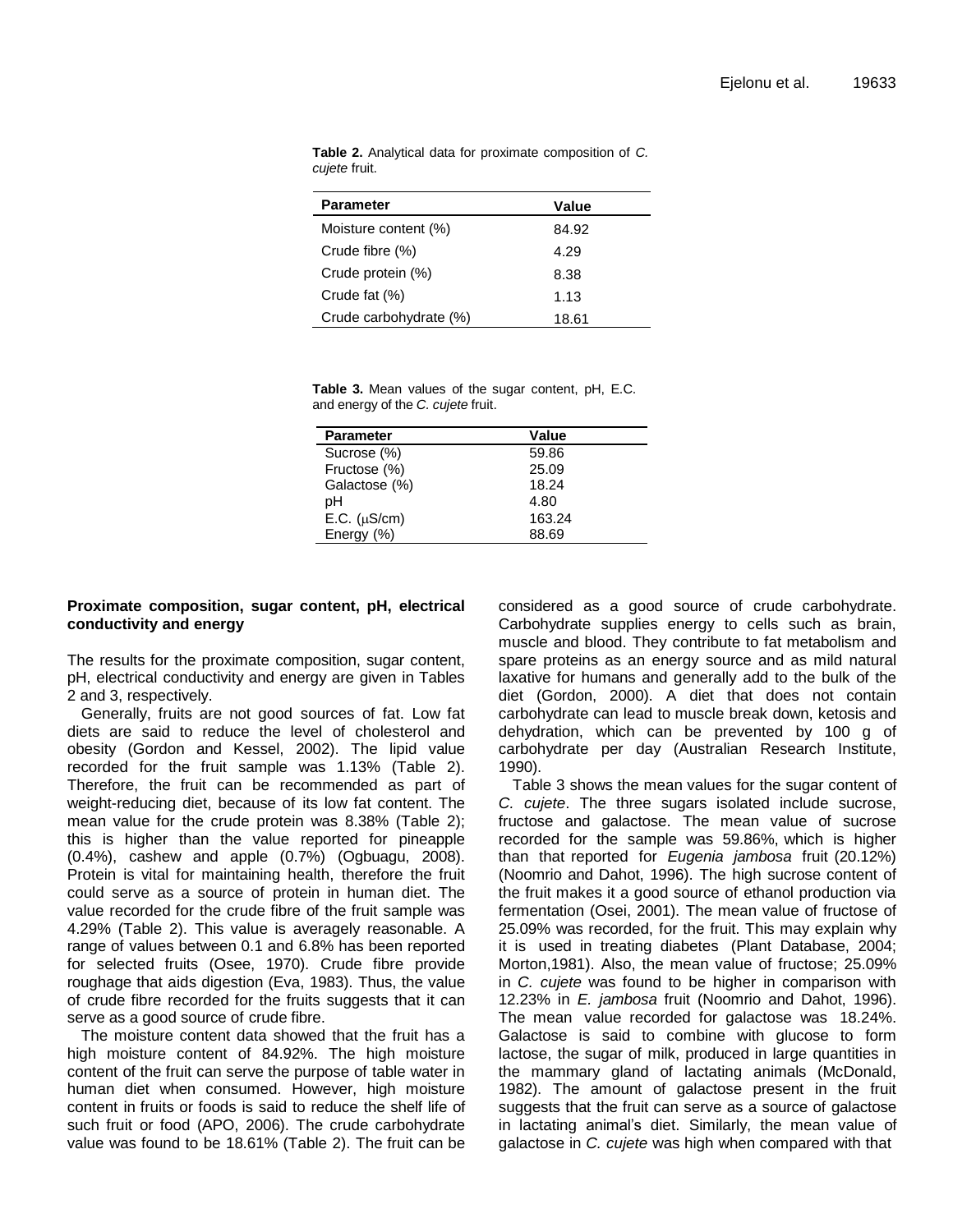| <b>Mineral</b>   | <b>Concentration</b> |
|------------------|----------------------|
| Calcium (%)      | 0.04                 |
| Magnesium (%)    | 0.01                 |
| Potassium (%)    | 0.02                 |
| Sodium (ppm)     | 59.77                |
| Manganese (ppm)  | 21.74                |
| Iron (ppm)       | 7.88                 |
| Zinc (ppm)       | 3.97                 |
| Copper (ppm)     | 6.90                 |
| Phosphorus (ppm) | 53.01                |
| Lead (ppm)       | 0.17                 |
| Chromium (ppm)   | 0.07                 |
| Nickel (ppm)     | 0.10                 |
| Cobalt (ppm)     | 0.03                 |
| Cadmium (ppm)    | 0.01                 |
| Selenium (ppm)   | 0.02                 |
| Arsenic (ppm)    | 0.00                 |
| Tin (ppm)        | 0.01                 |
| HCN (ppm)        | 0.11                 |

**Table 4.** Mean values of mineral composition of *C. cujete* fruit.

of *E. Jambosa* fruit; 11.17%, (Noomrio and Dahot, 1996).

The mean energy value recorded for the fruit was 88.69%. The value of the energy recorded was reasonably high when compared with those of banana (10%) and other fruits, and lower when compared with that of carrot (110%) (Timberlake, 2007). Consumption of *C. cujete* fruit can supplement daily energy requirement in both man and animal. The pH value recorded for the fruit was 4.80 (Table 3). This pH value is acidic and can give an astringent taste to the fruit. pH values of 3.8, 4.2, 3.5, 2.9, 3.83 and 3.82 have been reported for fruits like apple, tomato, orange, *Carisa carindas*, *Punica granatum* and *Capparis decidua*, respectively (Timberlake, 2007; Noomrio and Dahot, 1996). It was reported that lower pH of sample is favourable for higher shelf life (Noomrio and Dahot, 1996). The value recorded for the electrical conductivity was 163.24  $\mu$ S/cm; this value falls within that of drinking water (50 to 500  $\mu$ S/cm) (Wikipedia, 2011). Electrical conductivity is an indirect measure of the amount of dissolved solids/ions contained in a sample (Wikipedia, 2011).

## **Mineral composition**

The summary of the results for the mineral composition is given in Table 4. The mean values recorded for calcium, magnesium, potassium and sodium were 0.04%, 0.01%, 0.02% and 59.77 ppm, respectively (Table 4). Calcium helps in regulating the passage of nutrients through cell walls and the correct contraction of the muscles. It also helps in the clothing of blood and the transfer of signal by the nerves (Gordon, 2000; Suzanne, 2002). Magnesium provides bone and tooth strength, helps in blood clotting, aids nerve impulse transmission required for muscle contraction (Gordon, 2000; Barbara and Robert, 2001; Suzanne, 2002). Also, potassium is essential for keeping a normal water balance between the cell and body fluids, that is, it plays an important role in proper heart function (Gordon, 2000) while sodium functions as electrolytes and plays key role in ion and extracellular fluid balance and a major factor in nerve impulse transmission (Gordon, 2000). The fruit is rich in sodium and hence could serve as a sodium supplement in diet. Also, the fruit could serve as a source of calcium, magnesium and potassium, though their values are relatively low.

The mean value recorded for manganese, iron, zinc, copper and phosphorus were 21.74, 7.88, 3.97, 6.90 and 53.01 ppm, respectively (Table 4). Manganese functions in enzyme reactions with regards to blood sugar metabolism and thyroid hormone function (Realtime, 2011). Iron is another important element in both animal and human diet, as it helps in haemoglobin formation (Ramlingam, 2001). Also, zinc is said to be important in protein and carbohydrate metabolism and according to Popenoe (1969), it is known to aid wound healing of worn out tissues. Copper is involved in the absorption, storage and metabolism of iron and the formation of red blood cells (Realtime 2011). Phosphorus in its own contribution functions in combination with calcium for the formation of bones, teeth and nerve cells (Gordon, 2000; Suzanne, 2002). The fruit with high concentration of phosphorus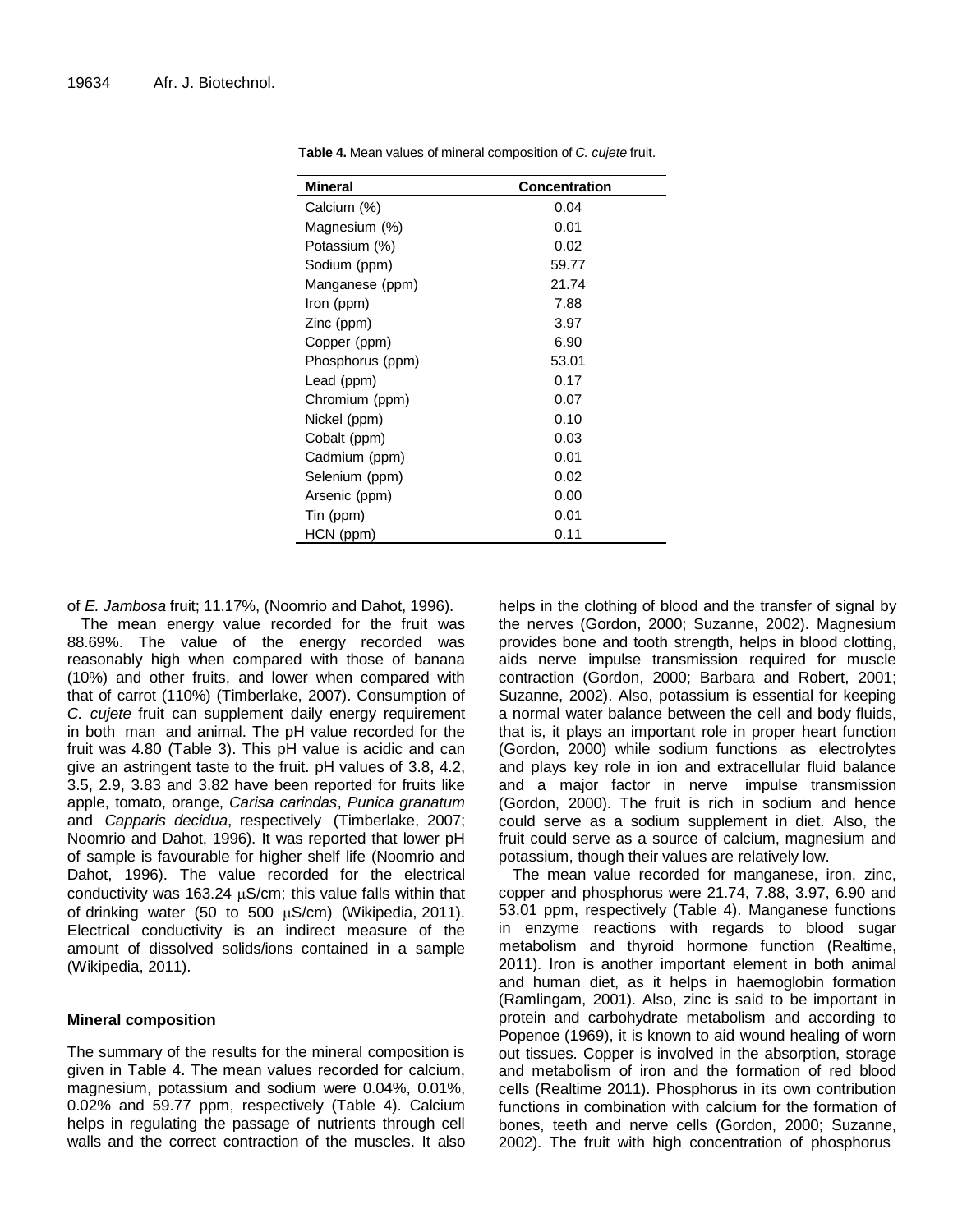and manganese could serve as a good source of both elements and thereby enhance the functionality of the two metals in human body when consumed. Also, the mean value of iron, copper and zinc could be said to be relatively high, implying that the fruit is a good source of micro-nutrient element.

The value recorded for lead, chromium and nickel in the fruit sample were found to be 0.17, 0.07 and 0.10 ppm, respectively (Table 4). Lead is known to be a very toxic element and its presence in humans and animal diet is not ideal (Reis et al., 2010). Chromium on the other hand is not a particular toxic element and a wide range of safety exists between the normal amounts ingested and those likely to produce detrimental effect (McDonald et al., 1982). Nickel is reported to play a role in nucleic acid metabolism (McDonald et al., 1982). As a relatively nontoxic element, it is poorly absorbed from the digestive tract and rarely cause a serious health hazard (McDonald et al., 1982). The value of chromium and nickel obtained for the fruit extract may not necessarily have any recognized health hazards. However, the concentration of lead remains a matter of great health concern. This is unconnected with the high toxicity nature of lead in humans. The WHO recommended safety value for lead in portable water is 0.01 mg/L (WHO, 1993). The mean value of lead in the fruit greatly exceeds this, suggesting that the consumption of the fruits by man or animal could be a good source of lead toxicity.

0.03, 0.01 and 0.02 ppm were the mean values recorded for cobalt, cadmium and selenium, respectively in the fruit (Table 4). Cobalt is known to help in haemoglobin formation (Ramlingam, 2001). On the other hand, cadmium is known to be a toxic element, though a wide safety margin exists between the normal amount ingested and those likely to produce deleterious effects. Selenium is reported to function as an antioxidant that works in conjunction with vitamin E and is also necessary for the body to function properly (Realtime, 2011). The mean values for these elements are all relatively low, an indication that they may not pose any deleterious health impact on human when consumed, rather, its consumption could serve as a supplement especially for cobalt and selenium.

The arsenic and tin mean value recorded for the fruit sample were 0.01 and 0.01% (Table 4). The standard value given for arsenic in water by EPA (2000) is 0.10 ppm. High concentration of arsenic in fruits or in water is said to cause lung cancer and changes in skin pigmentation (Brown et al., 2001). It has been reported that tin is an essential trace element for mammals (McDonald et al., 1982). Tin is poorly absorbed from the digestive tract and ingested tin has low toxicity (McDonald et al., 1982). The mean value for the metals was found to be exceptionally low, however, the continual consumption of the fruit may trigger arsenic toxicity and hence, it should be discouraged for health reasons.

The mean value of the hydrogen cyanide in the C. cujete fruit sample was found to be 0.11 ppm. Hydrogen cyanide is a chemical asphyxiant; it stops the tissue from utilizing oxygen which makes it a potential fatal poison (Brown et al., 2001). Hydrogen cyanide is found in small quantities in peach such as cherries or apricots. The hydrogen cyanide concentration of 0.11 ppm recorded in the fruit extract was found to exceed the WHO cyanide value for drinking water (0.01 mg/L), meaning that the continual consumption of *C. cujete* fruit extract may eventually lead to hydrogen cyanide toxicity.

### **Conclusion**

The values of fat, protein, crude fibre, moisture content, sugar content and energy content in the fruit were very reasonable, which suggests that the fruit can make valuable contributions to nutrition. The values of the mineral elements like sodium and phosphorus is reasonably high, suggesting that the fruit can serve as a source of these mineral elements in nutrition when consumed. But for the presence of high concentration of heavy metals like lead, arsenic and hydrogen cyanide recorded in the fruit sample, its continual consumption should be discouraged as it can lead to heavy metal toxicity. In addition, it can also make useful contributions to human and animal health, as a result of the presence of phytochemicals observed in the fruit sample.

#### **REFERENCES**

- AOAC (1990). Official Methods of Analysis of the Association of Official Analytical chemists. 15th Edn. Washington D.C.
- APO (2006). Post Harvest Management of Fruits and Vegetables in the Asia-pacific Region. Available online at www.apo.tokyo.org
- Arthur Mac (1992). Literature Review of an Under-Utilized Legume, Canadian Glandiata I. Plant Source, Human Nutr. 55:355 – 321.
- Australian Research Institute (1990). Biochemistry and Chemistry Department.
- Barbara AB, Robert MR (2001). Present knowledge in Nutrition. 8th Edn. pp157-184
- Brown TL, Le May HE, Buoxten BE, Murphy CJ (2001). Chemistry, The central science. 11th Edn. Pearson International. pp 162-163; pp 960-961.
- Burkill HM (1985). The useful plants of Tropical West Africa. 2nd Edn. Richmond, UK, Kew Royal Botanical Garden, London 1 252-253.
- Chukwuma ER, Obioma N, Christopher OI (2010). The Phytochemical Composition and Some Biochemical Effects of Nigerian Tigernut (*Cyperus esculentus L.*) Tuber. Pakistan Journal of Nutrition 9 (7):709-715.
- Cater SJ (1979). Tutorial Pharmacy. 6th Edn. Pitman Medical Publishing Co. Ltd. Tunbridge Well kent, England. pp. 29-30 Eva R (1983). "Food, Health and You". A Book on Nutrition with Special Reference to East Africa. Macmillan Publishers, London.
- pp.14-25. Finar IL (2000). Organic Chemistry vol. 2: Stereochemistry and the Chemistry of Natural Products. 5th Edn. pp. 603:811.
- Frantisek S (1998). The Natural Guide to Medicinal Herb Plants. Tiger book International Plc. Twickers. 8:20.
- Gbuagu MN (2008). The Nutritive and Anti-Nutritive compositions of